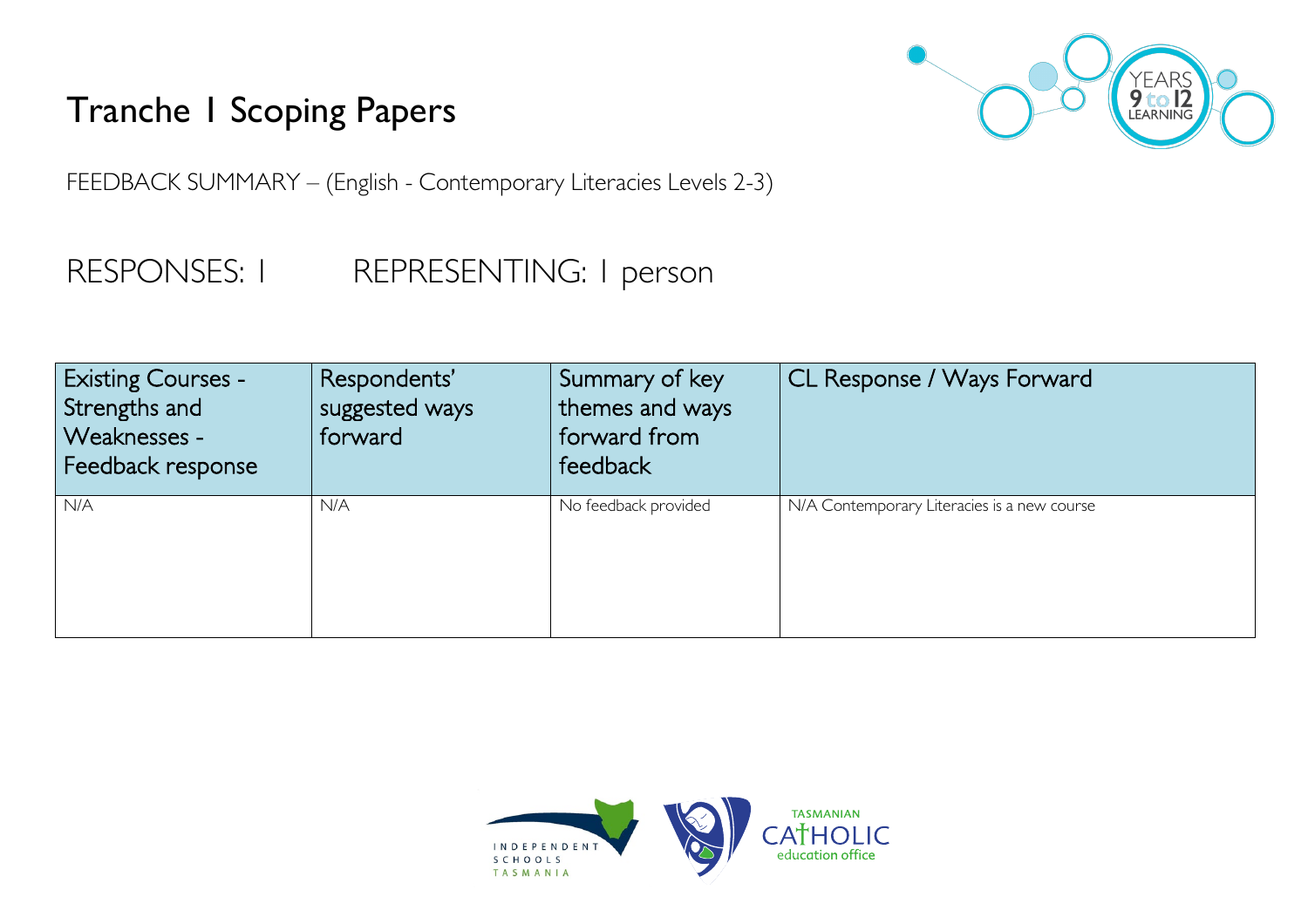| Course Rationale -<br>Feedback response                                                                                                                                                                                                                                                      | Respondents'<br>suggested ways<br>forward                                                                                                                    | Summary of key<br>themes and ways<br>forward from<br>feedback                                                                                                                                                                        | CL Response / Ways Forward                                                                                                                           |
|----------------------------------------------------------------------------------------------------------------------------------------------------------------------------------------------------------------------------------------------------------------------------------------------|--------------------------------------------------------------------------------------------------------------------------------------------------------------|--------------------------------------------------------------------------------------------------------------------------------------------------------------------------------------------------------------------------------------|------------------------------------------------------------------------------------------------------------------------------------------------------|
| It could be more specific regarding<br>the various literacies. For example,<br>textual, media, visual, oracy,<br>information and technology. E.g.<br>Students need to learn skills for<br>discerning reliable sources of<br>media, texts and other information,<br>as well as communicating. | Critical literacy is important<br>for Level 3 too.<br>Respondent(s) liked the<br>inclusion of ethical<br>communicators and literacy as<br>a social practice. | Improve specificity regarding<br>multiliteracies.<br>Critical Literacy for Level 3<br>course<br>The inclusion of 'ethical<br>communicators and literacy as a<br>social practice' in the course<br>document was viewed<br>positively. | Ways Forward:<br>Improve specificity regarding multiliteracies in the course<br>ensure critical literacy is coherent across the courses<br>$\bullet$ |

The course rationale is appropriate and clearly describes:

- the intended audience,
- why the chosen content is important for students and outlines the broad scope of learning to be expected
- the particular skills knowledge and understandings students will develop

| Strongly Agree | Agree | Neither agree nor disagree | Disagree | Strongly disagree |
|----------------|-------|----------------------------|----------|-------------------|
|                |       |                            |          |                   |

## Ways Forward:

The response provided supports the proposed course rationale.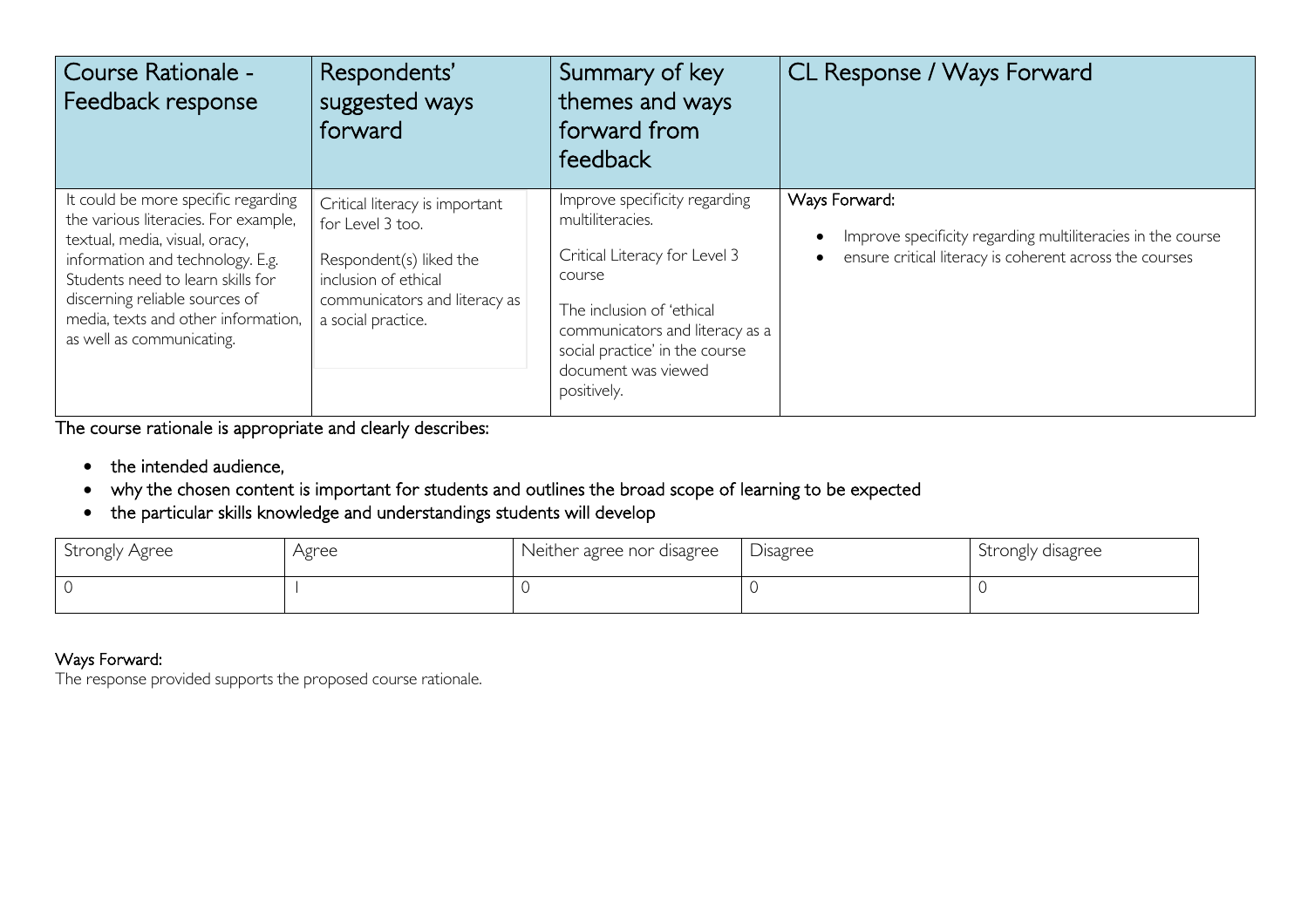In considering the focus areas identified in the Years 9 to 12 Curriculum Framework and this course rationale, do you believe the course is placed in the appropriate focus area?

| Strongly Agree | Agree | Neither agree nor disagree | Disagree | Strongly disagree |
|----------------|-------|----------------------------|----------|-------------------|
|                |       |                            |          |                   |

## Ways Forward:

The respondent indicated that the course rationale is placed in the appropriate focus area.

| <b>General Capabilities -</b><br>Feedback response | Respondents'<br>suggested ways<br>forward | Summary of key<br>themes and ways<br>forward from<br>feedback                                   | CL Response / Ways Forward                                                             |
|----------------------------------------------------|-------------------------------------------|-------------------------------------------------------------------------------------------------|----------------------------------------------------------------------------------------|
| Yes                                                | None provided                             | The feedback supported<br>the alignment of the course<br>with specific General<br>Capabilities. | Ways Forward:<br>Develop the course as proposed with specified General<br>Capabilities |

| <b>Cross Curriculum</b><br><b>Priorities - Feedback</b><br>response                                                                                                                                                        | Respondents'<br>suggested ways<br>forward | Summary of key<br>themes and ways<br>forward from<br>feedback                                  | CL Response / Ways Forward                                                                                           |
|----------------------------------------------------------------------------------------------------------------------------------------------------------------------------------------------------------------------------|-------------------------------------------|------------------------------------------------------------------------------------------------|----------------------------------------------------------------------------------------------------------------------|
| All could be naturally embedded<br>through good teaching practice.<br>Not sure they need to be specified<br>in the documentation. The focus<br>on literacy as a cultural and social<br>practice lends itself to looking at | None provided                             | <b>Cross Curriculum Priorities</b><br>would be enabled naturally<br>through the course content | Ways Forward:<br>Course is designed to enable flexibility regarding the inclusion of<br>Cross Curriculum Priorities. |